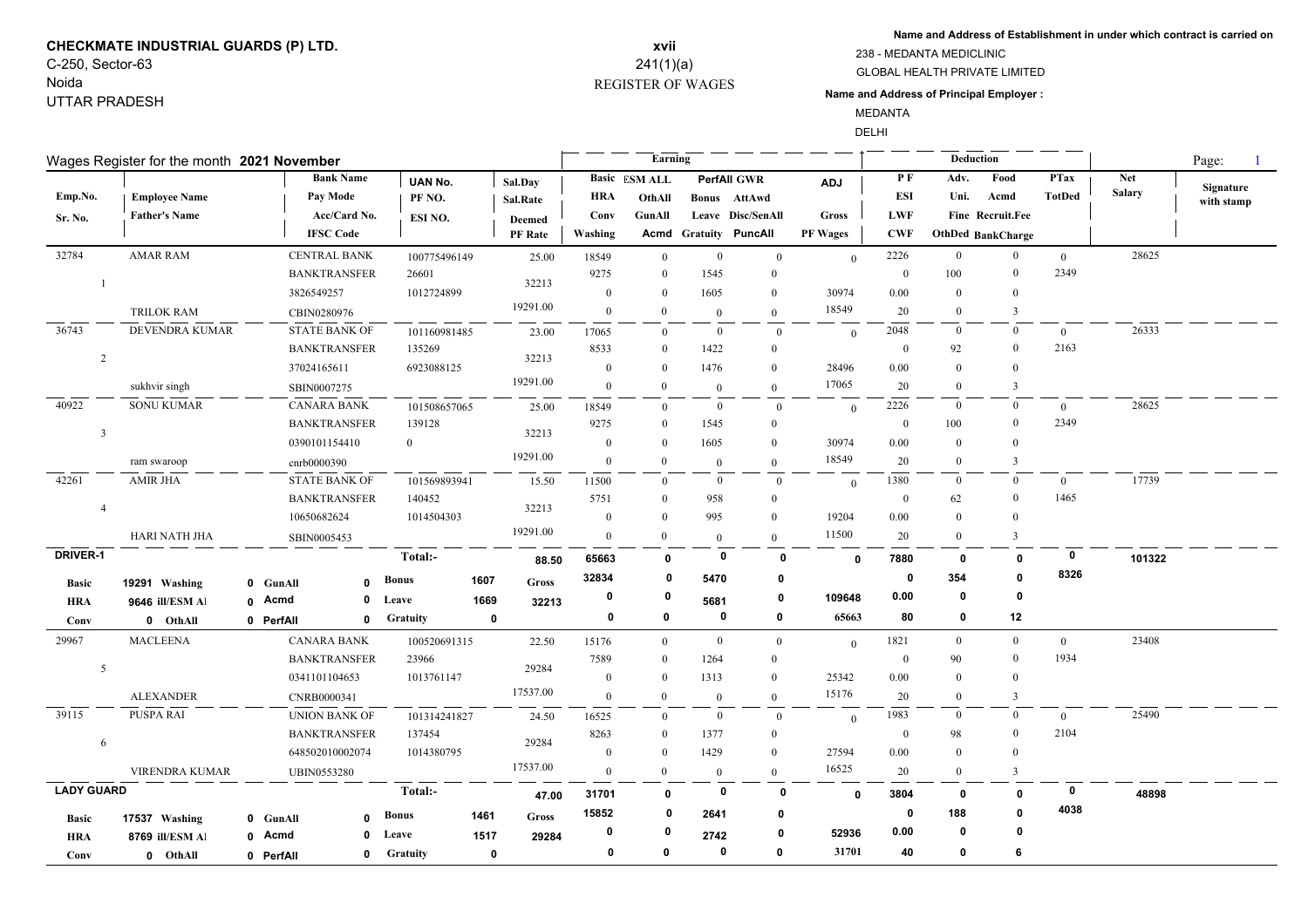# **CHECKMATE INDUSTRIAL GUARDS (P) LTD.** C-250, Sector-63

Noida UTTAR PRADESH

## REGISTER OF WAGES **xvii** 241(1)(a)

**Name and Address of Establishment in under which contract is carried on**

GLOBAL HEALTH PRIVATE LIMITED 238 - MEDANTA MEDICLINIC

#### **Name and Address of Principal Employer :**

MEDANTA

DELHI

**Contract Contract** 

|                       | Wages Register for the month 2021 November |                      |                              | Earning        |                         |                      | Deduction      |                              |                 |              |                |                   | Page:<br>$\overline{2}$ |               |            |
|-----------------------|--------------------------------------------|----------------------|------------------------------|----------------|-------------------------|----------------------|----------------|------------------------------|-----------------|--------------|----------------|-------------------|-------------------------|---------------|------------|
|                       |                                            | <b>Bank Name</b>     | <b>UAN No.</b>               | Sal.Day        |                         | <b>Basic ESM ALL</b> |                | <b>PerfAll GWR</b>           | <b>ADJ</b>      | PF           | Adv.           | Food              | <b>PTax</b>             | <b>Net</b>    | Signature  |
| Emp.No.               | <b>Employee Name</b>                       | Pay Mode             | PF <sub>NO</sub> .           | Sal.Rate       | <b>HRA</b>              | OthAll               |                | Bonus AttAwd                 |                 | ESI          | Uni.           | Acmd              | <b>TotDed</b>           | <b>Salary</b> | with stamp |
| Sr. No.               | <b>Father's Name</b>                       | Acc/Card No.         | ESI NO.                      | <b>Deemed</b>  | Conv                    | GunAll               |                | Leave Disc/SenAll            | Gross           | LWF          |                | Fine Recruit.Fee  |                         |               |            |
|                       |                                            | <b>IFSC Code</b>     |                              | <b>PF</b> Rate | Washing                 |                      |                | <b>Acmd Gratuity PuncAll</b> | <b>PF Wages</b> | <b>CWF</b>   |                | OthDed BankCharge |                         |               |            |
| 15703                 | <b>RAJEEV KUMAR</b>                        | <b>CANARA BANK</b>   | 100293974941                 |                | 17.00<br>11467          | $\overline{0}$       | $\overline{0}$ | 2631                         | $\theta$        | 1376         | $\overline{0}$ | $\overline{0}$    | $\overline{0}$          | 20312         |            |
| $7\phantom{.0}$       |                                            | <b>BANKTRANSFER</b>  | 9586                         |                | 5734<br>29284           | $\Omega$             | 955            | $\mathbf{0}$                 |                 | $\mathbf{0}$ | 68             | $\theta$          | 1467                    |               |            |
|                       |                                            | 0268108064764        | 1013096071                   |                | $\theta$                | $\Omega$             | 992            | $\theta$                     | 21779           | 0.00         | $\Omega$       | $\Omega$          |                         |               |            |
|                       | <b>MOHAN LAL</b>                           | <b>CNRB0000268</b>   |                              | 17537.00       | $\mathbf{0}$            | $\theta$             | $\theta$       | $\mathbf{0}$                 | 11467           | 20           | $\Omega$       | 3                 |                         |               |            |
| 21677                 | <b>SANJAY KUMAR SINGH</b>                  | <b>PUNJAB</b>        | 100333543436                 |                | 26.00<br>17537          | $\Omega$             | $\bf{0}$       | 3507                         | $\theta$        | 2104         | $\overline{0}$ | $\overline{0}$    | $\theta$                | 30560         |            |
|                       |                                            | <b>BANKTRANSFER</b>  | 16320                        |                | 8769<br>29284           | $\Omega$             | 1461           | $\mathbf{0}$                 |                 | $\mathbf{0}$ | 104            | $\mathbf{0}$      | 2231                    |               |            |
| 8                     |                                            | 1518000101094024     | 2007387787                   |                | $\overline{0}$          | $\theta$             | 1517           | $\overline{0}$               | 32791           | 0.00         | $\Omega$       | $\theta$          |                         |               |            |
|                       | <b>BACHHA SINGH</b>                        | PUNB0151800          |                              | 17537.00       | $\mathbf{0}$            | $\overline{0}$       | $\overline{0}$ | $\overline{0}$               | 17537           | 20           | $\overline{0}$ | 3                 |                         |               |            |
| 36267                 | <b>VIJAY PASWAN</b>                        | <b>AU SMALL</b>      | 100453044863                 |                | 1.00<br>675             | $\Omega$             | $\overline{0}$ | 3507                         | $\theta$        | 81           | $\Omega$       | $\mathbf{0}$      | $\theta$                | 4525          |            |
|                       |                                            | <b>BANKTRANSFER</b>  | 134660                       |                | 337                     | $\Omega$             | 56             | $\overline{0}$               |                 | $\theta$     | 4              | $\theta$          | 108                     |               |            |
| 9                     |                                            | 1751240313586028     | 1014251794                   |                | 29284<br>$\mathbf{0}$   | $\Omega$             | 58             | $\overline{0}$               | 4633            | 0.00         |                | $\Omega$          |                         |               |            |
|                       | <b>BHARAT PASWAN</b>                       | AUBL0002403          |                              | 17537.00       | $\overline{0}$          | $\overline{0}$       | $\overline{0}$ | $\overline{0}$               | 675             | 20           | $\bf{0}$       | 3                 |                         |               |            |
| 42063                 | <b>RAJESH KUMAR</b>                        | <b>STATE BANK OF</b> | 100711483713                 |                | 17.00<br>11467          | $\bf{0}$             | $\overline{0}$ | 2631                         | $\theta$        | 1376         | $\bf{0}$       | $\bf{0}$          | $\overline{0}$          | 20312         |            |
| 10                    |                                            | <b>BANKTRANSFER</b>  | 140248                       |                | 5734                    | $\theta$             | 955            | $\mathbf{0}$                 |                 | $\mathbf{0}$ | 68             | $\theta$          | 1467                    |               |            |
|                       |                                            | 61118567994          | 1014498675                   |                | 29284<br>$\mathbf{0}$   | $\overline{0}$       | 992            | $\overline{0}$               | 21779           | 0.00         | $\theta$       | $\theta$          |                         |               |            |
|                       | mangtu ram                                 | sbin0002391          |                              | 17537.00       | $\mathbf{0}$            | $\mathbf{0}$         | $\overline{0}$ | $\mathbf{0}$                 | 11467           | 20           | $\mathbf{0}$   | 3                 |                         |               |            |
| 45493                 | <b>ANUJ KUMAR SINGH</b>                    | <b>PUNJAB</b>        | 100897927549                 |                | 18.00<br>12141          | $\overline{0}$       | $\overline{0}$ | 1754                         | $\Omega$        | 1457         | $\overline{0}$ | $\overline{0}$    | $\theta$                | 20475         |            |
|                       |                                            | <b>BANKTRANSFER</b>  | 143534                       |                | 6071                    | $\bf{0}$             | 1011           | $\mathbf{0}$                 |                 | $\mathbf{0}$ | 72             | $\mathbf{0}$      | 1552                    |               |            |
| 11                    |                                            | 4980000100020123     | 2013310887                   |                | 29284<br>$\mathbf{0}$   | $\overline{0}$       | 1050           | $\mathbf{0}$                 | 22027           | 0.00         | $\Omega$       | $\overline{0}$    |                         |               |            |
|                       | <b>LALAN SINGH</b>                         | PUNB0498000          |                              | 17537.00       | $\overline{0}$          | $\overline{0}$       | $\overline{0}$ | $\theta$                     | 12141           | 20           | $\overline{0}$ | $\overline{3}$    |                         |               |            |
| <b>SECURITY GUARD</b> |                                            |                      | Total:-                      |                | 53287<br>79.00          | $\mathbf{0}$         | $\mathbf 0$    | 14030                        | $\mathbf{0}$    | 6394         | $\mathbf 0$    | $\mathbf{0}$      | 0                       | 96184         |            |
| <b>Basic</b>          | 17537 Washing                              | 0 GunAll             | <b>Bonus</b><br>$\mathbf{0}$ | 1461           | 26645<br><b>Gross</b>   | 0                    | 4438           | 0                            |                 | 0            | 316            | $\mathbf{0}$      | 6825                    |               |            |
| <b>HRA</b>            | 8769 ill/ESM Al                            | 0 Acmd               | $\mathbf 0$<br>Leave         | 1517           | 0<br>29284              | 0                    | 4609           | 0                            | 103009          | 0.00         | 0              | 0                 |                         |               |            |
| Conv                  | 0 OthAll                                   | 0 PerfAll            | <b>Gratuity</b><br>0         | $\mathbf 0$    | $\mathbf 0$             | 0                    | 0              | $\mathbf 0$                  | 53287           | 100          | 0              | 15                |                         |               |            |
| 33801                 | <b>DHEERENDRA KUMAR</b>                    | <b>UNION BANK OF</b> | 100979604753                 |                | 26.00<br>19291          | $\overline{0}$       | $\overline{0}$ | $\mathbf{0}$                 | $\Omega$        | 2315         | $\overline{0}$ | $\mathbf{0}$      | $\overline{0}$          | 29771         |            |
| 12                    |                                            | <b>BANKTRANSFER</b>  | 132486                       |                | 9646                    | $\bf{0}$             | 1607           | $\mathbf{0}$                 |                 | $\mathbf{0}$ | 104            | $\overline{0}$    | 2442                    |               |            |
|                       |                                            | 520101020462091      | 1014137469                   |                | 32213<br>$\overline{0}$ | $\theta$             | 1669           | $\mathbf{0}$                 | 32213           | 0.00         | $\overline{0}$ | $\theta$          |                         |               |            |
|                       | HARISH CHANDRA                             | <b>UBIN0904813</b>   |                              | 19291.00       | $\mathbf{0}$            | $\theta$             | $\theta$       | $\theta$                     | 19291           | 20           | $\overline{0}$ | $\overline{3}$    |                         |               |            |
| <b>SUPERVISOR</b>     |                                            |                      | Total:-                      |                | 19291<br>26.00          | $\mathbf{0}$         | 0              | 0                            | $\Omega$        | 2315         | $\mathbf 0$    | $\mathbf 0$       | $\mathbf{0}$            | 29771         |            |
| <b>Basic</b>          | 19291 Washing                              | 0 GunAll             | <b>Bonus</b><br>$\mathbf{0}$ | 1607           | 9646<br>Gross           | 0                    | 1607           | 0                            |                 | 0            | 104            | $\mathbf{0}$      | 2442                    |               |            |
| <b>HRA</b>            | 9646 ill/ESM Al                            | 0 Acmd               | $\mathbf{0}$<br>Leave        | 1669           | 0<br>32213              | 0                    | 1669           | 0                            | 32213           | 0.00         | 0              | 0                 |                         |               |            |
| Conv                  | 0 OthAll                                   |                      | Gratuity<br>$\mathbf{0}$     | $\mathbf 0$    | 0                       | 0                    | 0              | $\mathbf{0}$                 | 19291           | 20           | 0              | 3                 |                         |               |            |
|                       |                                            | 0 PerfAll            |                              |                |                         |                      |                |                              |                 |              |                |                   |                         |               |            |